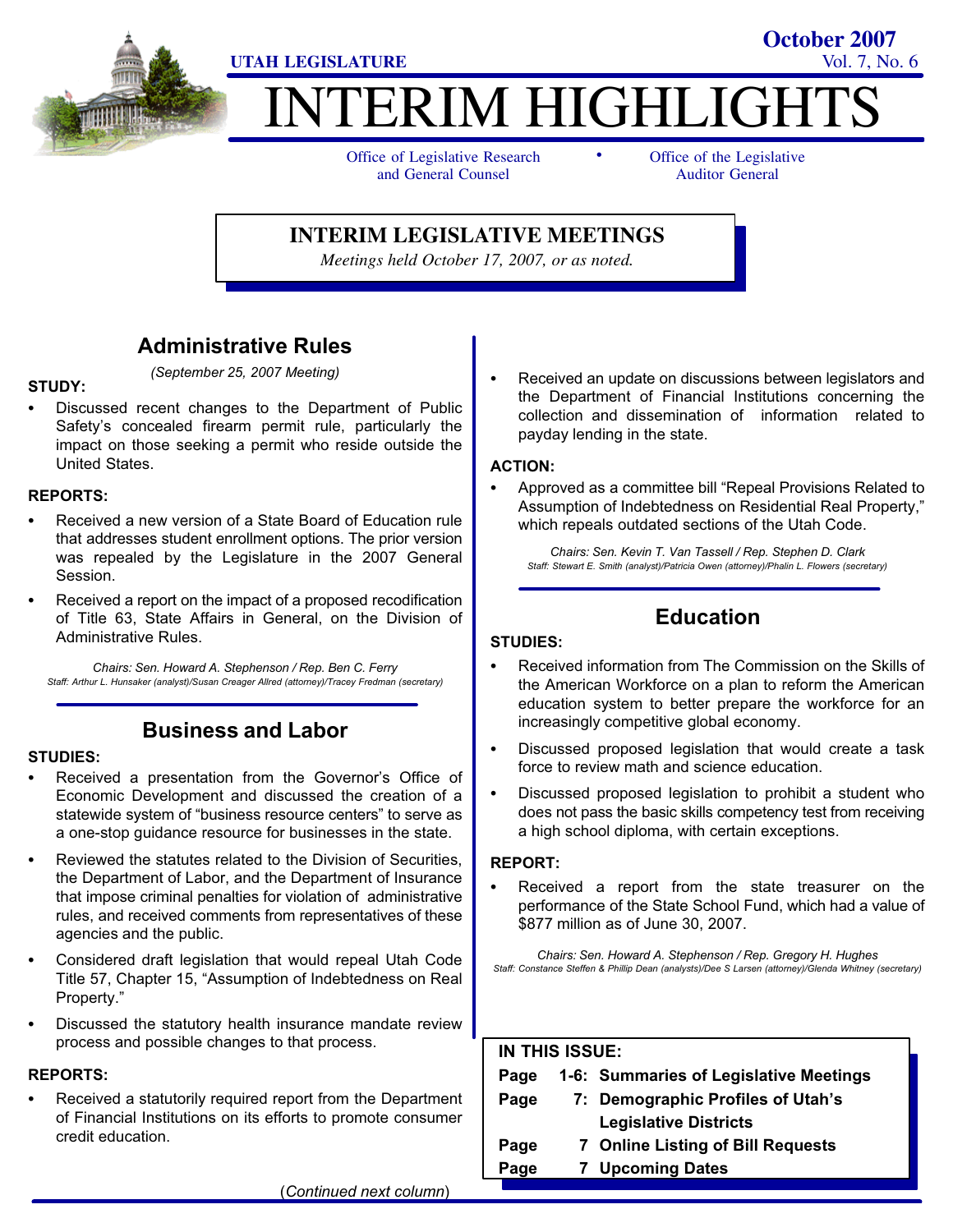(September 20, 2007 Meeting)

### STUDY: -

 Received a presentation from committee staff on the background of the existing public education finance system and received public comment.

#### ACTION: -

 Voted to approve a motion to focus on developing a statewide equalization proposal.

(October 9, 2007 Meeting)

#### STUDY:

-Reviewed statewide equalization proposals from legislators.

(October 15, 2007 Meeting)

#### STUDY:<br>-

 Reviewed statewide equalization proposals from legislators and from school district officials.

> Chairs: Sen. Dan R. Eastman / Rep. David Clark Staff: Phillip Dean (analyst)/Angela D. Oakes (attorney)/Andrea Wilko (economist) Ben Leishman (fiscal analyst)/Chelsea Barrett (secretary)

### Government Competition and Privatization Subcommittee

#### (September 26, 2007 Meeting)

## STUDIES:<br>--

- Discussed requiring local governments to conduct a study before they offer certain services.
- Discussed establishing requirements for the amount a government entity may charge for the private use of a public facility.
- Received briefings from committee staff on the federal<br>Telecommunications Act of 1996 and the Utah Telecommunications Act of 1996 and the Utah Telecommunication Open Infrastructure Agency's (UTOPIA) financial information.
- Received a presentation from UTOPIA representatives on the importance of broadband access for global competitiveness.

Chairs: Sen. Howard A. Stephenson / Rep. Craig A. Frank Staff: Leif G. Elder (analyst)/Patricia Owen (attorney)/Phalin L. Flowers (secretary)

### Government Operations

## STUDY: -

 Received presentations from committee staff and Department of Human Resource Management representatives on state employee compensation. Health insurance premiums for state employees have doubled in the last eight years.

#### REPORT:

- Received an update from committee staff on the recodification of Title 63, State Affairs in General. The bill is currently 3,094 pages and includes 2,266 sections, or 11 percent of the Utah Code.

The bill renumbers the chapters of the title and moves them to new areas of the code.

A draft is available on the committee's website and input has been sought from affected state agencies.

## ACTIONS: -

- Approved as committee bills:
	- -Access to Voter Date of Birth Records," which provides that the month and day of a voter registration application is classified as private under GRAMA;
	- -Election Law Modifications," which makes various clean−up amendments to the Election Code;
	- -Candidate Residency Requirements," which provides a one−year residency requirement, as of the election date, for state school board and local school board candidates;
	- -Lieutenant Governor Powers − Administration of Oaths," which allows the lieutenant governor and designated employees to administer oaths in the performance of their duties;
	- -Campaign Finance Disclosure Revisions," which amends campaign reporting requirement dates and reporting frequency; and
	- -Notary Public Revisions," which amends personal identification requirements for notaries and amends notary address provisions.

Chairs: Sen. Peter C. Knudson / Rep. Glenn A. Donnelson Staff: Benjamin Christensen (analyst)/Eric Weeks (attorney)/Chelsea Barrett (secretary)

### Health and Human Services

## STUDIES:<br>-

- Discussed addressing the needs of persons waiting to receive services from the Division of Services for People with Disabilities. The Department of Human Services, the Board of Services for People with Disabilities, and the Disability Law Center provided information and made recommendations.
- The Utah Department of Health explained problems arising from ambiguities created by Utah Code Subsection 26−39−106 (6), which exempts from licensure child care services related to certain educational institutions.
- Received information from the Utah Prader−Willi Syndrome Association and considered its request for an appropriation to fund a case manager for persons with the syndrome.
- Considered draft legislation "Child Welfare Definitions," that amends definitions and related provisions in Title 62a, Chapter 4a, Child and Family Services, which is in the Human Services Code, and Title 78, Chapter 3a, Juvenile Court Act of 1996.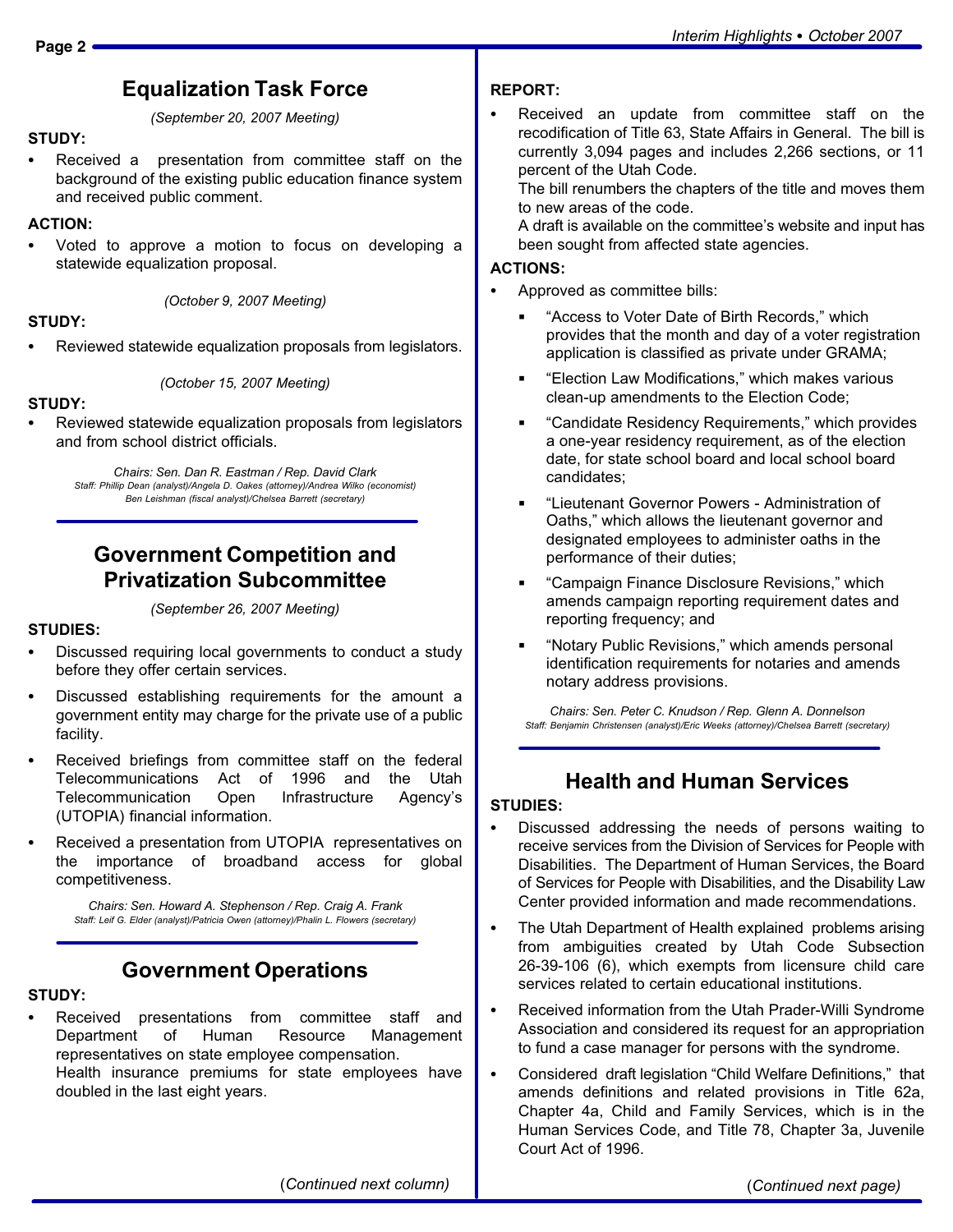- In response to a recent case where a man allegedly attacked his grandmother, the Division of Aging and Adult Services addressed questions from the committee regarding protection of the elderly.
- The Utah Ambulatory Surgery Center Association expressed concern that some centers are unable to provide services to a large portion of the Medicaid population because they are not allowed to participate in Medicaid managed care panels.

## REPORTS: -

- Recieved a briefing by a member of the Utah Methamphetamine Joint Task Force and viewed video excerpts from a recently developed methamphetamine abuse media campaign.
- University of Utah School of Medicine physicians briefed the committee on organ donation in Utah.
- The committee received a report from the Bear River Health Department on the implementation of 2007 S.B. 46, "Health Care Amendments," which appropriated \$500,000 to the Utah Department of Health to assist local health departments with the development and implementation of plans to investigate disease outbreaks, expand education efforts, and expand local capacity to respond to disasters or disease outbreaks.

## ACTIONS: -

- Approved as committee bills:
	- -Resolution Supporting Obesity Awareness," which urges health care suppliers, communities, businesses, and schools to develop obesity awareness programs that focus on the causes, consequences, prevention, and treatment of obesity; and
	- -Amendments to Utah Digital Health Service Commission Act," which modifies the membership requirements and duties of the Utah Digital Health Service Commission to better support the Utah Department of Health's e−health initiative.

Chairs: Sen. D. Chris Buttars/ Rep. Paul Ray Staff: Mark Andrews (analyst)/Catherine J. Dupont, Thomas R. Vaughn (attorneys)/Joy Miller (secretary)

### Judicial Retention Election Task Force

(October 1, 2007 Meeting)

## REPORT: -

 Received a report from the Institute for the Advancement of the American Legal System regarding the creation of a judicial evaluation program.

> Chairs: Sen. D. Chris Buttars / Rep. Curtis Oda Staff: Jerry D. Howe & Mark Steinagel (analysts)/Esther Chelsea−McCarty & Christopher R. Parker (attorneys)/Amanda K. Majers (secretary)

## **Judiciary**

## REPORTS: -

- Received a report from the Utah Commission on Criminal and Juvenile Justice regarding amendments to Utah's DUI statutes.
- Received a report from the Utah Child Support Guidelines Advisory Committee, which recommended changes to Utah's child support statutes, including an increase in the child support amount for one child.

## ACTION: -

- Approved as committee bills:
	- **Exoneration and Innocence Assistance," which** modifies provisions regarding postconviction DNA testing, creates a process for postconviction claims of factual innocence, and also provides for financial assistance if the petitioner is found to be factually innocent; and
	- -Child and Family Protection," which amends portions of the Utah Criminal Code relating to child abuse and the Pattern of Unlawful Activity Act.

Chairs: Sen. Gregory S. Bell / Rep. Douglas Aagard Staff: Jerry D. Howe (analyst)/Esther Chelsea−McCarty (attorney)/Amanda K. Majers (secretary)

### Law Enforcement and Criminal Justice

## REPORTS:<br>—

- Received a status report from the Utah Department of Corrections (UDC) on the 1,533 offenders housed in county jails under state contract or the jail reimbursement program.
- Received an update from the Commission on Criminal and Juvenile Justice and UDC on plans to amend Utah's sex offender registry statute so Utah's law will be in compliance with the federal Adam Walsh Act.

## ACTIONS: -

- Approved as committee bills:
	- -Vehicle Concealing Illegal Items," which provides a penalty for modifying any motor vehicle to facilitate the illegal transportation, concealment, or storage of contraband and also for possessing a modified motor vehicle with intent to use in concealing or transporting contraband; and
	- -Honoring Heroes Special Group License Plate," which authorizes a special group license plate to provide financial support to the families of fallen Utah Highway Patrol troopers and other Department of Public Safety employees.
- At the the sponsor's request, voted to hold draft legislation -Controlled Substance Schedule Amendment," pending federal action on classifying salvia divinorum as a controlled substance.

Chairs: Sen. Jon Greiner / Rep. DeMar "Bud" Bowman Staff: Stewart E. Smith (analyst)/Susan Creager Allred (attorney) Wendy Bangerter (secretary)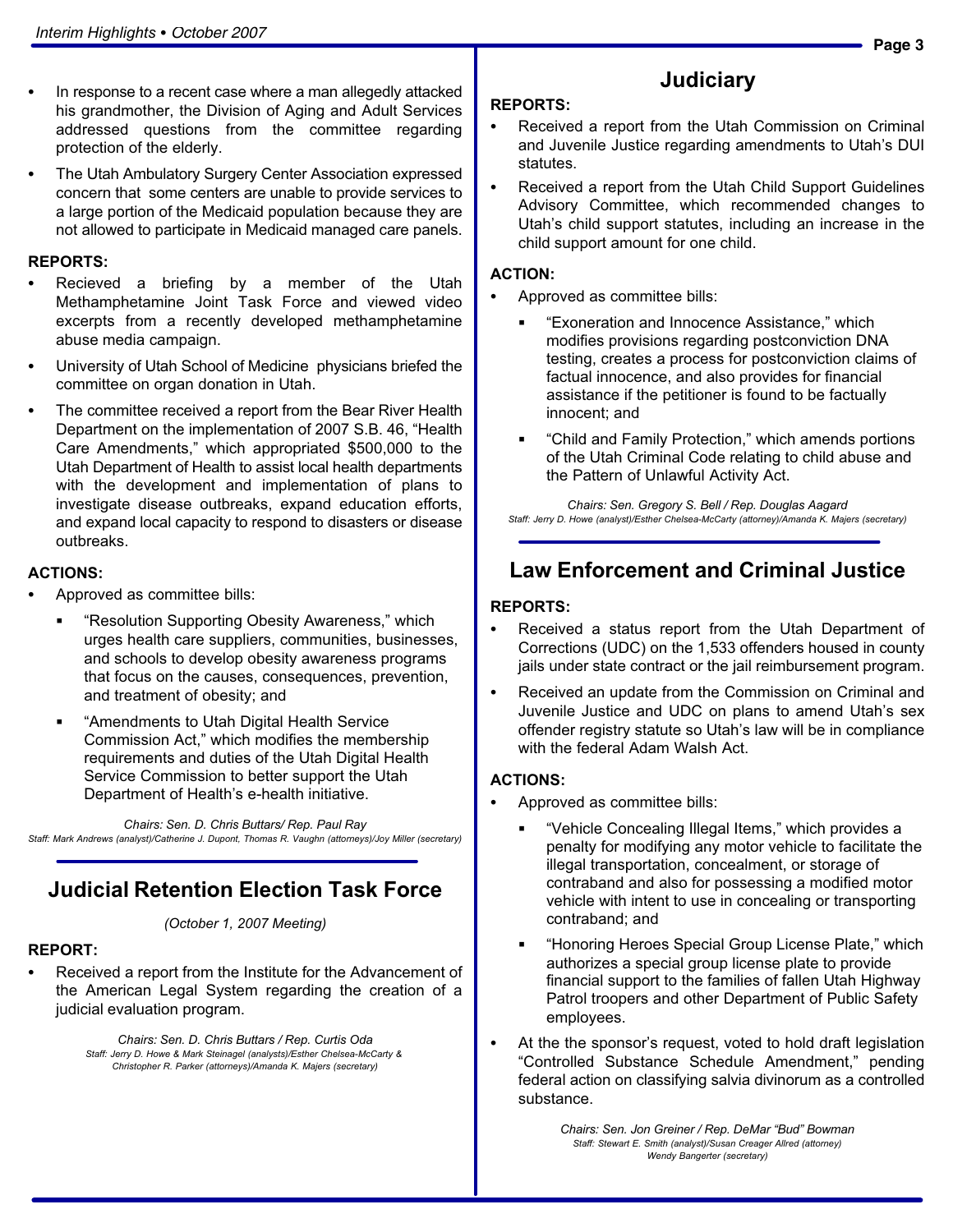#### Legislative Information Technology Steering Committee

(October 12, 2007 Meeting)

## STUDIES:<br>--

- Discussed business continuity and disaster recovery for the Legislature.
- Discussed the availability of the Utah Code on the Internet and ways to make it more accessible for state agencies and constituents.
- Received a report about the technology that is installed in the renovated State Capitol Building.
- Discussed the sharing of information technology staff resources among the legislative offices.

Chairs: Sen. Sheldon L. Killpack / Rep. David Clark Staff: Christopher R. Parker (attorney)/Mark J Allred (IT Manager) Chelsea Barrett (secretary)

### Legislative Process Committee

(September 21, 2007 Meeting)

## STUDIES:<br>--

- Discussed the transition back to the renovated State Capitol Building and the potential impact on the Legislature.
- Discussed the need for and possible ways to provide constituent services for legislators.
- Discussed legislative standing committees, including the number, size, workload, and subject areas of the committees.

Chairs: Sen. Lyle W. Hillyard / Rep. Roger E. Barrus Staff: John Q. Cannon (Managing Policy Analyst)/John Fellows (Deputy General Counsel) Chelsea Barrett (secretary)

### Local Issues Task Force

(September 28, 2007 Meeting)

## ACTION: -

• Recommended draft legislation "Municipal Government Amendments," regarding forms of municipal government.

> Chairs: Sen. Carlene M. Walker/ Rep. Aaron Tilton Staff: Philip Dean & Joseph Wade (analysts)/Angie Oakes & Robert H. Rees (attorneys)/Wendy Bangerter (secretary)

### Medicaid Interim Committee

(July 20, 2007)

## STUDY:<br>\_\_

 Received a committee staff briefing on long−term care insurance options, nursing home reimbursement, and a forecast of 2025 long−term care expenditures. The Division of Aging and Adult Services presented a potential pilot program that would train hospital discharge planners to direct patients to less expensive long−term care settings. (Continued next column)

## REPORT:<br>-

 Received information from the state Attorney General's Medicaid Fraud Control Unit on three separate cases it has brought against pharmaceutical manufacturers for either failing to warn the public of known drug risks or inflating measures used as the basis for payments to pharmacists.

> Chairs: Sen. Allen M. Christensen/ Rep. Merlynn T. Newbold Staff: Mark D. Andrews & Leif G. Elder (analysts)/Catherine J. Dupont & Thomas R. Vaughn (attorneys)/Phalin L. Flowers (secretary)

### Natural Resources, Agriculture, and Environment

## STUDY:<br>--

 Discussed proposed legislation that would exempt municipalities from forfeiture of water rights for non−use.

## REPORT: -

 Received a report from the Department of Natural Resources on how species protection funds are expended for the Colorado River, June Sucker, and Virgin River plans.

## ACTION: -

• Approved as a committee bill "Definition of Agri-tourism," which provides an affirmative defense for an owner or operator of an agri−tourism activity.

> Chairs: Sen. Darin Peterson / Rep. Roger E. Barrus Staff: Brian Allred (analyst)/Emily R. Brown (attorney)/Joy Miller (secretary)

## Oversight Subcommittee

## REPORT:<br>-

- Received a report on the Fiscal Year 2009 base budgets of:
	- The Utah State Legislature;
	- $\blacksquare$ The Senate;
	- Senate dues to NCSL;
	- Senate dues to CSG:
	- The House of Representatives;
	- House of Representatives dues to NCSL
	- House of Representatives dues to CSG;
	- Legislative Research and General Counsel;
	- Tax Review Commission;
	- Constitutional Revision Commission;
	- Legislative Auditor General;
	- Legislative Fiscal Analyst; and
	- Legislative Printing.

## ACTION: -

 A quorum was not present, so no motion was made. However, the four members attending recommended the base budgets go forward to the Governor's office and to the Legislature in 2008 for its consideration.

> Chairs: President John L. Valentine/ Speaker Greg J. Curtis Staff: M. Gay Taylor(attorney)/Beverlee LeCheminant (secretary)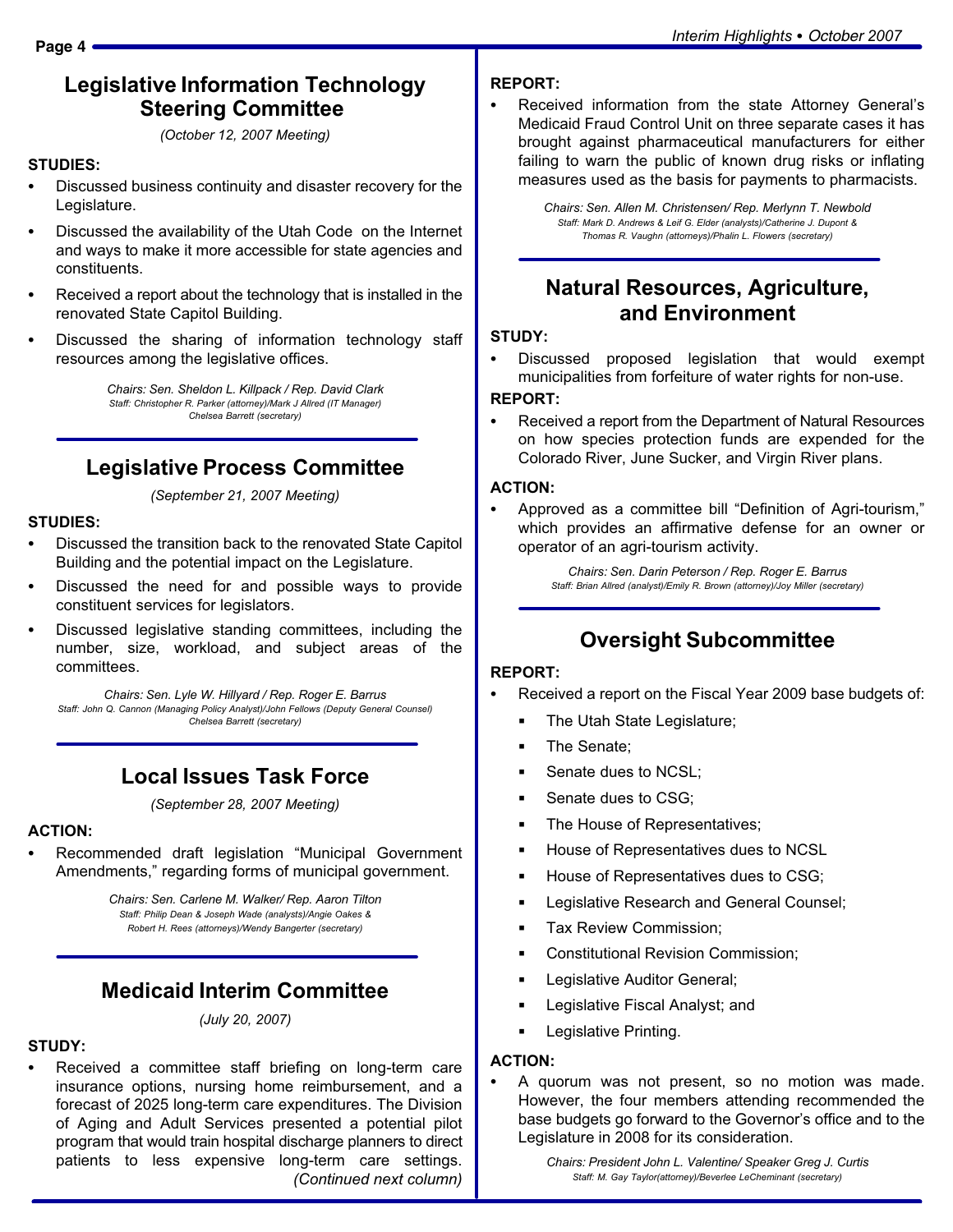#### **Page 5**

## Political Subdivisions

## STUDIES: -

- Compared the process to incorporate a town with the process to incorporate a city, and considered changes to the process for towns.
- Considered draft legislation "Safe Drinking Water Revisions," which would:
	- require counties and municipalities to adopt an ordinance to protect a source of public drinking water; and
	- require the Drinking Water Board to provide guidelines and technical resources to the counties and municipalities, and to report to the Legislature.
- Reviewed problems regarding local referenda statutes.
- Received an update on the Special Districts Subcommittee.

## ACTION: -

• Approved as a committee bill "Election Law - Financial Reporting," which requires that state and local governments make campaign finance disclosure statements available to the public promptly after the statements are filed.

Chairs: Sen. Dennis Stowell / Rep. Fred Hunsaker Staff: Joseph Wade (analyst)/Robert H. Rees (attorney)/Wendy Bangerter (secretary)

## Public Utilities and Technology

#### REPORTS: -

- Received a report from the Governor's Energy Advisor regarding prioritized, proactive measures to mitigate the impact of greenhouse gases and develop renewable energy resources. High priority items include preservation of open spaces, agricultural lands, and forests, and creating a renewable energy portfolio standard.
- Received a report from Rocky Mountain Power addressing Utah's energy consumption, generation capacity, and the costs of various alternatives. The report also identified Utah's population as the 5th fastest growing nationwide, and requiring significant investment in new generation capacity.
- Received a report from Utah Clean Energy including priorities for saving energy. The priorities are demand−side management and pricing, buildings and appliances, industrial, public sector, and transportation.
- Received a report from the Idaho National Laboratory regarding the economics, safety, waste management, productivity, and reliability of nuclear power. The report also identified how energy is consumed and the growing demand in the U. S. and worldwide for more energy sources.
- Received a report from the former chair of the United States Nuclear Regulatory Commission about suitable sites in Utah for the development of a safe, environmentally sound, and economically prudent nuclear power facility.
- Received a report from Shoshone Energy regarding building a 500 megawatt geothermal energy power plant in Utah. This renewable energy fuel source has no emissions and is not water polluting.

### ACTION: -

• Approved as a committee bill "Email Information Required of Registered Sex Offenders," which requires sex offenders to provide online identifiers when registering, due to the use of email and the Internet by sex offenders contacting victims.

Chairs: Sen. Scott K. Jenkins / Rep. Michael Noel Staff: Richard North (analyst)/Christopher R. Parker (attorney)/Tracey Fredman (secretary)

#### Revenue and Taxation

## STUDIES:<br>-

 Received recommendations from water conservancy districts, the Utah League of Cities and Towns, the Utah Association of Counties, and the Utah School Boards Association on ways to improve the state's property tax system.

Also reviewed a proposal for legislation from selected members of the Legislature who are considering making changes to the state's property tax system.

 Received a proposal for a uniform statewide sales and use tax rate of 6.8%.

> Chairs: Sen. Wayne Niederhauser / Rep. John Dougall Staff: Bryant Howe, Phillip Dean, & Leif G. Elder (analysts)/Rebecca Rockwell & Angela D. Oakes (attorneys)/Phalin L. Flowers (secretary)

#### Rural Development Legislative Liaison Committee

(October 16, 2007 Meeting)

## STUDY:<br>--

 Discussed potential funding streams and the need for grant and loan criteria for the Rural Disadvantaged Communities Fund.

## REPORT:<br>-

- Received a report from the Governor's Rural Partnership Board with recommendations to:
	- expand the reach of higher education in rural areas;
	- increase health care availability;
	- $\blacksquare$ develop rural public utility infrastructure;
	- support rural microlending; and
	- reauthorize the Rural Broadband Service Fund.

Chairs: Sen. Dennis Stowell/ Rep. DeMar "Bud" Bowman Staff: Stewart E. Smith (analyst)/James Wilson (attorney) Joy Miller (secretary)

### Special Districts Subcommittee

(October 16, 2007 Meeting)

## STUDIES: -

- Reviewed draft legislation rewriting statutes in Title 17A, Chapter 2, Part 13, Special Service Districts.
- Discussed how to proceed in revising or repealing the five types of dependent districts established in Title 17A, Chapter 3, which are:

(Continued next column)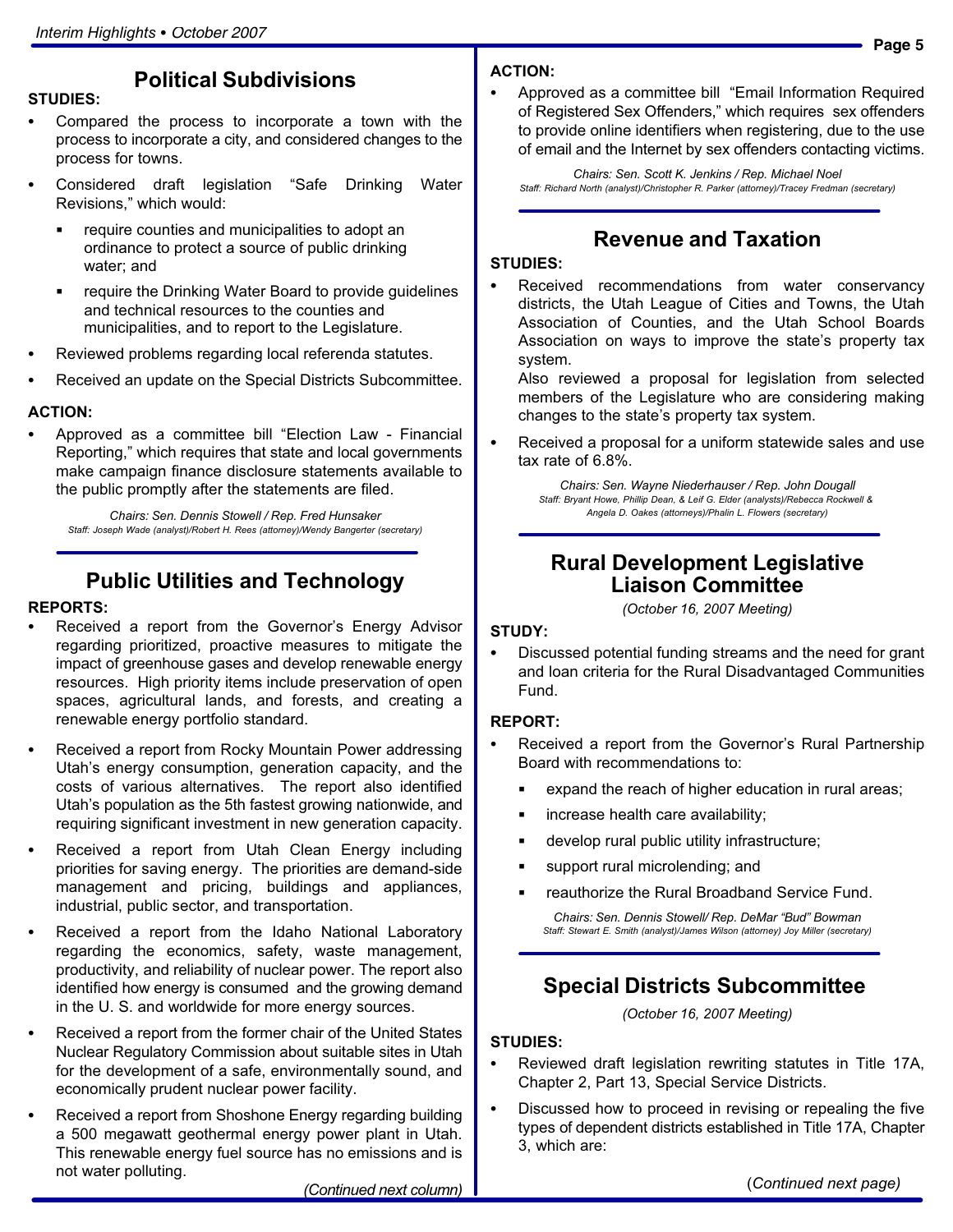#### Page 6

- Parking and Business Improvement Districts;
- Municipal Building Authorities;
- Special Road Districts;
- Historic Districts; and
- Conservation Districts.

Chair: Sen. Dennis Stowell Staff: Joseph T. Wade (analyst)/Robert H. Rees (attorney) Wendy Bangerter (secretary)

#### Education Subcommittee on Teacher Shortages, Quality, and Compensation

(September 27, 2007 Meeting)

#### STUDIES:

- Received a presentation from subcommittee staff on alternative systems of teacher compensation that have been implemented by states and school districts.
- Addressed teacher shortages, quality, and compensation. Received proposals from legislators, the public, and higher education representatives to:
	- ٠ implement a trimester school calendar to more efficiently use teacher and building resources;
	- extend the number of contracted days for teachers in critical shortage areas;
	- expand financial aid for students entering the teaching profession; and
	- simplify the relicensure process for former teachers.

Chairs: Sen. Howard A. Stephenson / Rep. Gregory H. Hughes Staff: Constance Steffen (analyst)/Dee S Larsen (attorney) Glenda S. Whitney (secretary)

#### STUDIES:

## **Transportation**

- Considered the following draft legislation:
	- $\blacksquare$  -Motorcycle License and Endorsement Amendments;" and
	- -Penalties for Failing to Secure a Load or Littering on a Highway."

## REPORTS:<br>—

- Received an audit report from the Legislative Auditor General on "A Review of the Transportation Prioritization Process."
- Received a report from the Utah Department of Transportation on a federal law change that limits the types of clean fuel vehicles that may use the high occupancy vehicle lane with a single occupant.
- Received and discussed the DUI Report from the Utah Substance Abuse and Anti−Violence Coordinating Council.

## ACTION: -

• Approved as a committee bill "Driving Under the Influence Amendments."

> Chairs: Sen. Carlene Walker / Rep. Todd Kiser Staff: Mark Steinagel (analyst)/Shannon Halverson (attorney) Tracey Fredman (secretary)

## Utah International Trade Commission

(October 16, 2007)

#### STUDY:

- Reviewed draft legislation creating the International Trade Database, which will be a public listing of businesses in Utah that are involved in international trade.

The state Automated Geographic Information Center presented information on creating this Geographic Information System database.

## REPORTS:<br>—

- Received a report on the relationship between hosting international cultural or sporting events and developing international trade connections. The report also included information on the DownTown Rising initiative to provide Salt Lake City a unified vision for future commercial and other activities.
- Received a report from the Governor's Office of Economic Development (GOED) regarding the upcoming trade mission to India for developing more international export trade between India and Utah.

## ACTIONS: -

- Approved as committee bills:
	- -Resolution Addressing International Trade Issues," which suggests methods for the consideration of state sovereignty issues raised by international treaties.
	- -State Trade Database," which creates a geographic information system database housed in the state's geographic information library and maintained by GOED.

Chairs: Sen. Mark Madsen / Rep. Sheryl Allen Staff: Richard North (analyst)/Christopher R. Parker (attorney)/Tracey Fredman (secretary)

## Workforce Services & Community and Economic Development

## STUDIES:<br>-

- Discussed affordable housing issues, including factors that affect housing costs, the impact of local government regulation, planning and zoning, and actions the Legislature might consider to address housing cost increases.
- Discussed issues related to the Department of Workforce Services' lack of statutory authority to conduct background checks on child care providers operating through the department's Family, Friend or Neighbor program.
- Discussed draft bill Community and Economic Development Technical Changes."

## REPORT:<br>-

 Received an annual report from the Governor's Rural Partnership Board regarding economic development programs in the state's rural areas.

Chairs: Sen. Mark B. Madsen / Rep. Steven Mascaro Staff: Arthur L. Hunsaker (analyst)/Jim Wilson (attorney)/Glenda Whitney (secretary)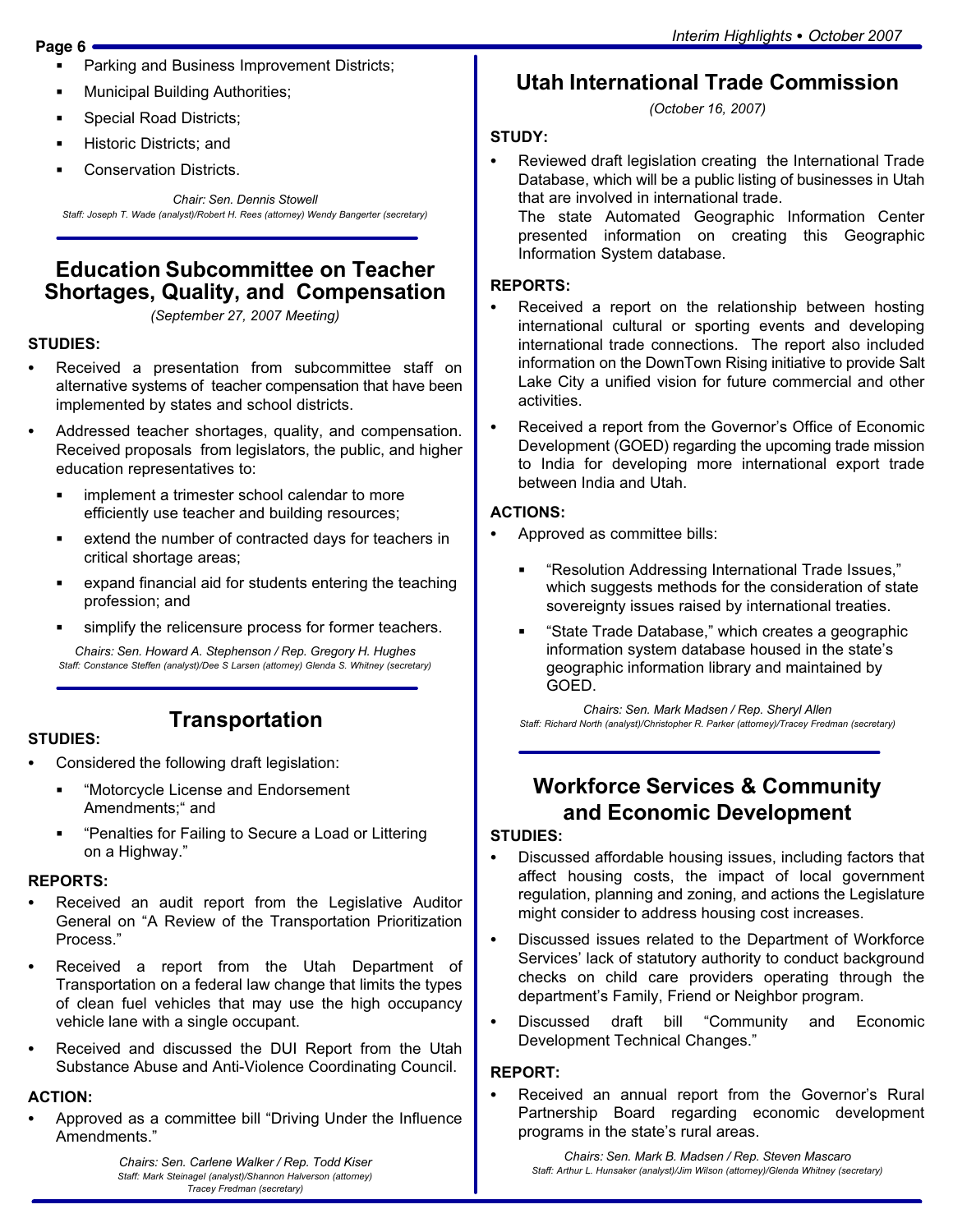### Demographic Profiles of Utah's 104 Legislative Districts

The demographics of legislative districts, based on the 2000 U.S. Census, are at:

http://www.le.state.ut.us/Documents/censusrpt/Profile.htm

This report can also be found by going to the Legislature's home page at le.utah.gov and then:

- 1. Click on "Publications" at the left side of the page.
- 2. Click on "Briefing Papers" from the drop down menu.
- 3. The Demographic Profiles are under "April 2003."

The Office of Legislative Research and General Counsel received the 2003 NCSL Notable Document Award in recognition of this reference tool.

DEMOGRAPHICS INCLUDED IN THIS REPORT:

Age **Household Income** Race **Poverty Status** Hispanic or Latino Child Living Arrangements Birthplace and Citizenship Home Owership Residence in 1995 Household Type Language Spoken at Home Household Size Educational Attainment Commuting Method Employment by Industry

## Online Listing of Bill Requests for 2008 General Session

Review unprotected bill requests for the 2008 General Session at the Legislature's web site:

1. Go to le.utah.gov

2. In the left column, click on "Bills."

3. Then click on "Search bills/Bill requests."

4. The next screen provides search capabilities for 2008 unprotected bill requests, and their status - at "Search" click on the "2008 General Session" option.

5. To produce a list of all 2008 bill requests available, go to "by Subject" and click on "All Subjects."

This resource page also provides searches of prior legislation. The direct link is:

http://www.le.utah.gov/asp/billsintro/

# **UPCOMING DATES**

- November 14, 2007 − Interim Day (second Wednesday of month)
- December 1, 2007 (Saturday) Last day for legislators to designate up to three priority bills.
- December 1, 2007 (Saturday) Last day for governmental entities to request bills
- December 19, 2007 (Wednesday) Last day for Executive Appropriations Committee to set initial budget
- January 21, 2007 (Monday) First day of 2008 General Session